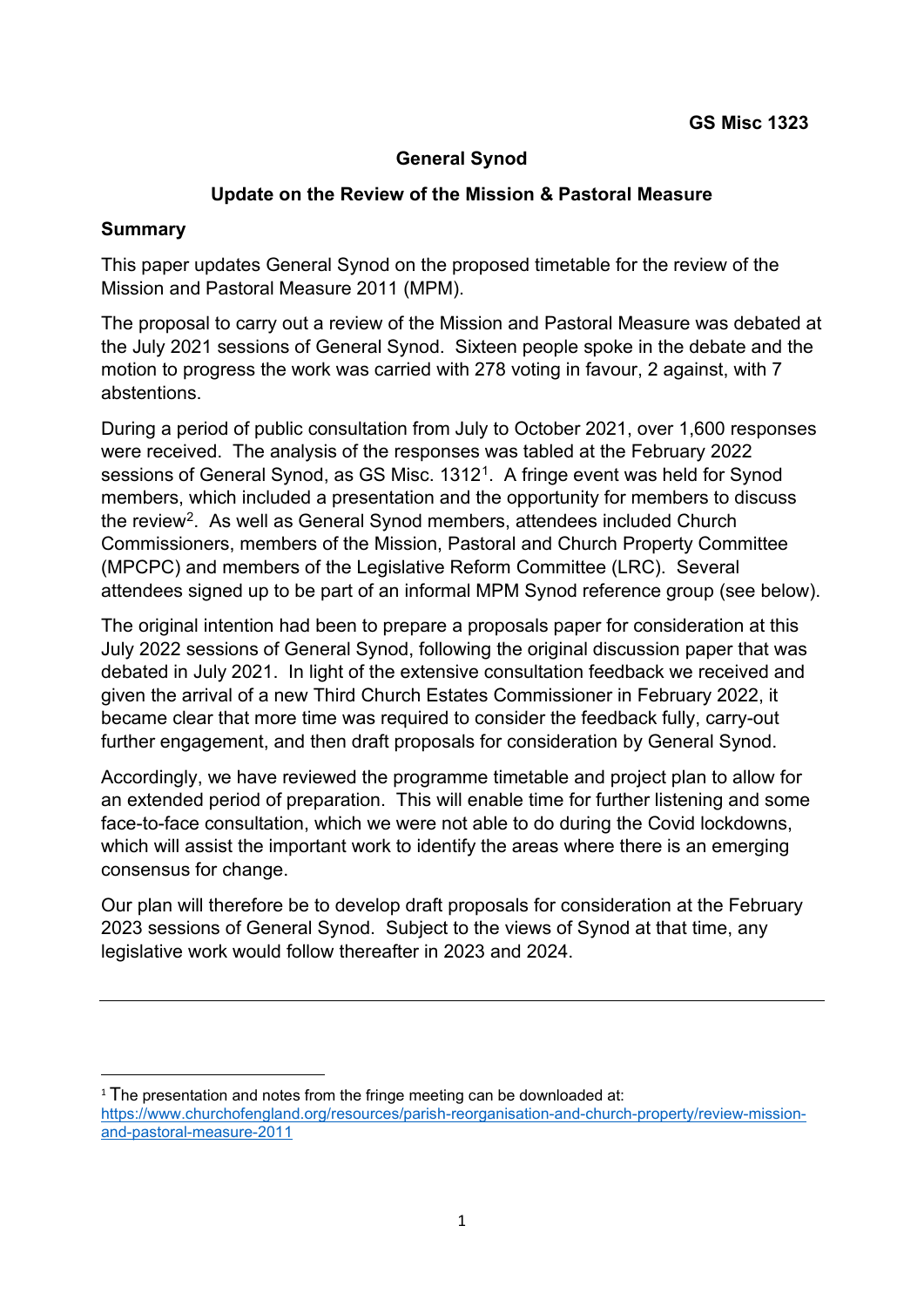### **Review roadmap**

There will be a number of important areas to address in order to develop proposals for debate at the February 2023 sessions of General Synod. These include:

- a. A **series of visits** is underway,, to allow the Third Church Estates Commissioner and others to visit different parish and church settings to hear first-hand about their experiences of the MPM in action. The visits will take place over the Summer & Autumn in different parts of England and will include rural and urban settings and churches from different traditions. The visits will primarily be focussed on listening to the experience of those involved locally in the provision of worship, mission and ministry and will help to inform the identification of areas of consensus and hence the development of proposals.
- b. An informal **General Synod reference group** is being established members are listed in Annex A and the terms of reference are attached at Annex B. The members include those who signed up at the February 2022 fringe event, together with additional members of Synod including representatives from the MPCPC, the Church Buildings Council (CBC), and the Legislative Reform Committee, bodies that are all closely engaged with the work. The group will meet at key points in the run up to February 2023, with its first meeting held (by Zoom) on 14 June.
- c. **Ecclesiastical Committee of Parliament** as part of the process of identifying and developing consensus, it may be valuable to seek an informal meeting of members of the Ecclesiastical Committee ahead of bringing proposals to Synod in February 2022. Some initial engagement with MPs took place at a briefing session organised by the Second Church Estates Commissioners on 28 April 2022, which was attended by the Third Church Estates Commissioner, the Secretary General of the Archbishops' Council and the Secretary to the Church Commissioners. There is likely to be a further briefing for those MPs and members of the House of Lords who have a particular interest in the issues.
- d. Further **stakeholder meetings** will continue to take place to engage with a wide range of other relevant partners, including representatives from the Church Buildings Council, House of Bishops, Diocesan Secretaries, NCI colleagues and others to help identify and develop areas of consensus.
- e. We will continue to **research and gather data and evidence** to help to inform the proposals.

In developing proposals for legislative change, we intend to take an incremental approach, identifying those areas where there is consensus and with scope for suitable modernisation of the law and processes. Legal colleagues will be involved to ensure that proposals, if supported by Synod, can be developed into draft legislation for first consideration potentially in July 2023.

Wendy Matthews, Head of Mission, Pastoral & Church Property, June 2022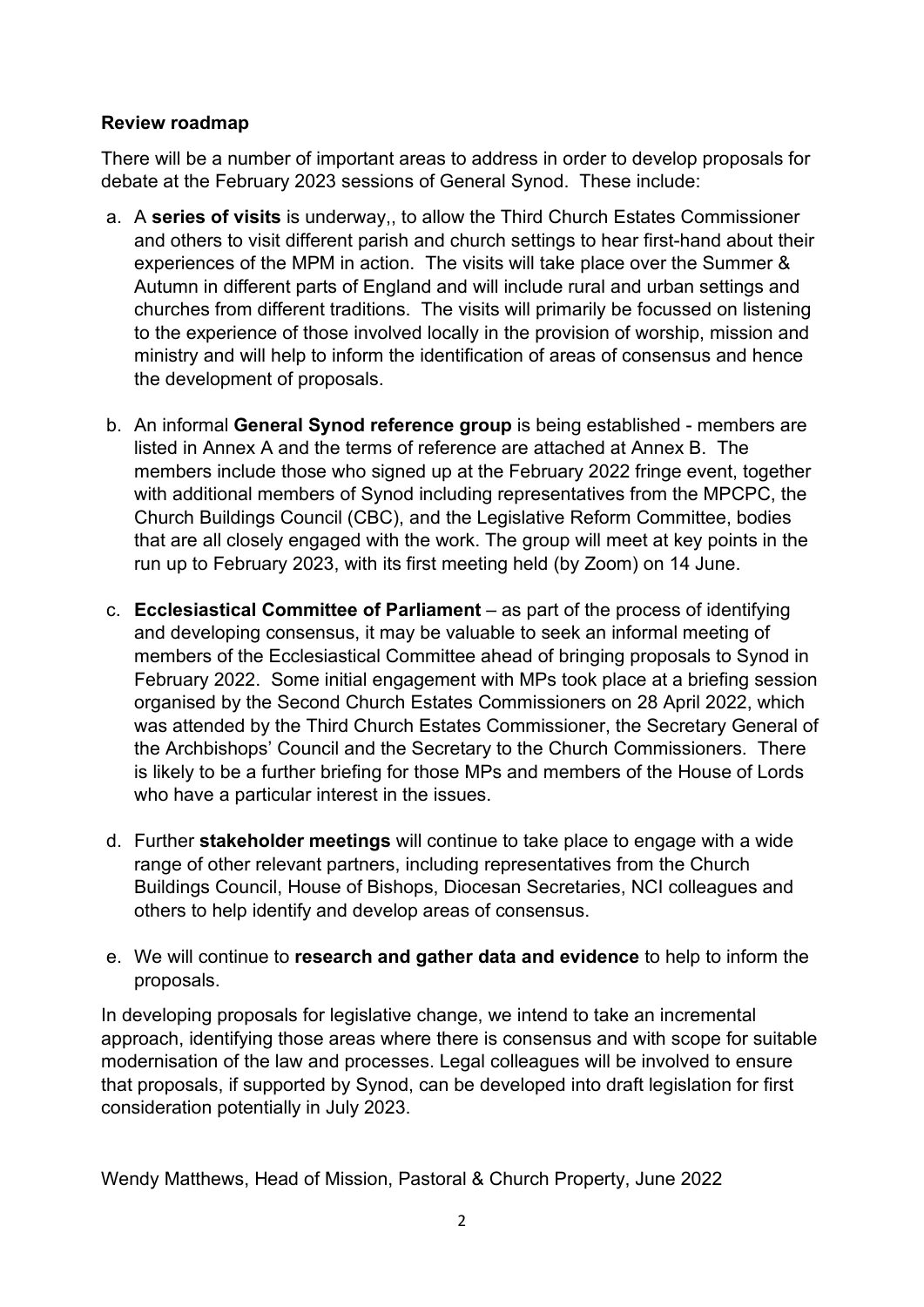|  |  |  | Annex A: Members of the Synod reference group |
|--|--|--|-----------------------------------------------|
|--|--|--|-----------------------------------------------|

| <b>Title</b>                  | <b>First name</b> | <b>Last Name</b>  | Synod<br>no | <b>Diocese</b>                                  |
|-------------------------------|-------------------|-------------------|-------------|-------------------------------------------------|
| Dr.                           | Chris             | Angus             | 265         | Carlisle                                        |
| Mr.                           | Nigel             | Bacon             | 342         | Lincoln                                         |
| Mr.                           | Jonathan          | <b>Baird</b>      | 400         | Salisbury                                       |
| Lay Canon                     | Peter             | <b>Bruinvels</b>  | 318         | Guildford                                       |
| The Reverend Canon            | Simon             | <b>Butler</b>     | 221         | Southwark                                       |
| The Reverend Prebendary<br>Dr | Amatu             | Christian-Iwuagwu | 159         | London                                          |
| <b>Ms</b>                     | Wendy             | Coombey           | 321         | Hereford                                        |
| The Venerable                 | Robert            | Cooper            | 105         | Durham                                          |
| <b>Miss</b>                   | Prudence          | <b>Dailey</b>     | 376         | Oxford                                          |
| The Venerable                 | Douglas           | Dettmer           | 117         | Exeter                                          |
| <b>Mrs</b>                    | Julie             | <b>Dziegiel</b>   | 377         | Oxford                                          |
| Worshipful                    | Morag             | Ellis QC          | 454         | Ex Officio                                      |
| The Reverend Canon            | Tim               | Goode             | 224         | Southwark                                       |
| Mr.                           | Andrew            | Gray              | 399         | St Edmundsbury &<br>Ipswich                     |
| Mr.                           | Timothy           | Hamilton          | 311         | Exeter                                          |
| Dr.                           | lan               | Johnston          | 387         | Portsmouth                                      |
| Mr                            | <b>Neil</b>       | Logan-Green       | 264         | Canterbury                                      |
| Mr.                           | Andrew            | Orange            | 430         | Winchester                                      |
| The Reverend                  | James             | Pitkin            | 234         | Winchester                                      |
| Mr.                           | Paul              | Ronson            | 257         | Blackburn                                       |
| Mr.                           | Martin            | Shakespeare       | 340         | Lichfield                                       |
| The Reverend                  | Marcus            | Walker            | 168         | London                                          |
| The Reverend Canon Dr         | Flora             | Winfield          | 459         | (Chair) Third Church<br>Estates<br>Commissioner |